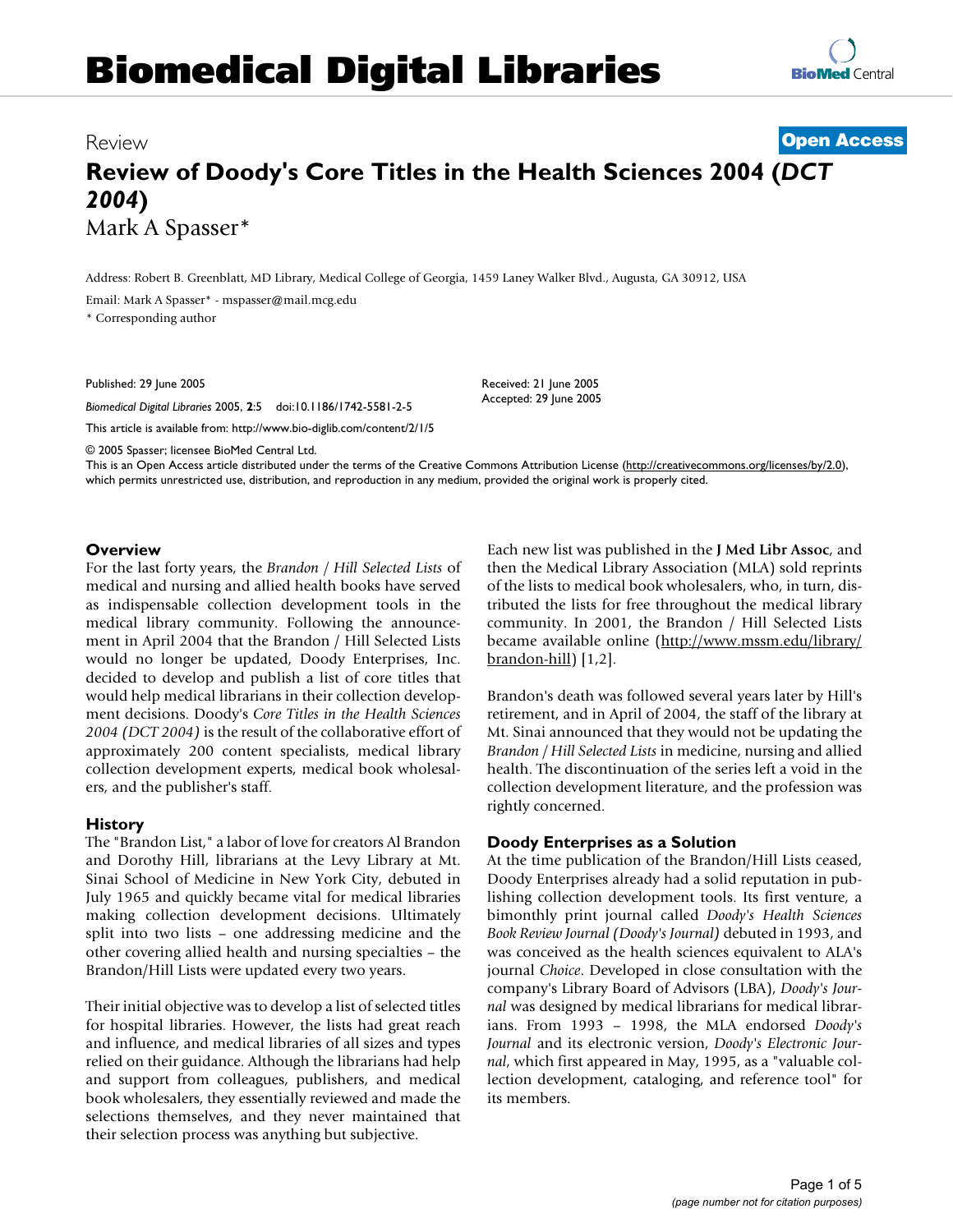Because of Doody's track record of providing timely and authoritative reviews of newly published books from most of the English-language medical publishers in the world, the company was encouraged to take up the Brandon/Hill mantle. After consultation with their LBA and extensive market research, Doody announced its plans to introduce the inaugural edition of a new Web-based annual publication called *Doody's Core Titles in the Health Sciences* by the 4th quarter of 2004.

# **Purpose and Character of the List**

The purpose of *DCT 2004* is to provide a comprehensive, timely, and authoritative list of book and software titles that represent essential knowledge for professionals or students, and that are highly recommended for libraries that serves some segment of the health sciences community. The *DCT 2004*'s scope is comprehensive, with each edition covering titles in 119 specialties in clinical medicine, basic sciences, nursing, allied health and associated health professions (e.g., dentistry, chiropractic, veterinary medicine, history of medicine, medical ethics, etc.).

The Web-based review process allows for timely publication, with availability following the selection process by mere weeks. The list is updated on a weekly basis with new pricing and edition information. Finally, the authoritativeness of the list derives from the individuals involved in selection and the selection process itself.

## **The Selection Process**

The original list for each of the specialties represented in *DCT 2004* is selected by Content Specialists, academically-affiliated health sciences faculty who, in most cases, serve (or have served) as Editorial Review Group Chairs for Doody's Book Review Service™. Each list of core book and software titles is then reviewed by a panel of up to three Library Selectors, (collection development medical librarians) who add titles, as they deem necessary, then score each title based on five criteria essential for responsible collection development.

Doody provides both Content Specialists and Library Selectors with Web-based tools that allow access to the titles that appeared in the final issues of the Brandon / Hill Selected Lists; a searchable database of all in-print book and software titles in Doody's Book Review Service™; an aggregated database consisting of all information from Doody's database (including reviews and ratings; tables of contents licensed from Majors; and bibliographic data on all in-print book and software titles from the web sites of the three major medical book distributors.

According to Doody's description of its methodology, "use of the same five scoring tools and criteria for each title and selector – and averaging the scores across multiple selectors – yields a more "objective" measure than simply asking 'is this a core title?"' In addition, the greater the number of selectors scoring titles in a given specialty, the greater the degree of "objectivity" achieved. Doody states that "relying upon scoring by multiple individuals to provide objectivity is a time-tested approach," and is part of their effort to bring evidence-based methodology to collection development.

The five criteria for collection development are: Authoritativeness of Author(s) and Publisher; Scope and Coverage of the Subject Matter; Quality of Content; Usefulness and Purpose; and Value for the Money.

Each title is graded on a scale of  $0 - 3$ . If a librarian feels that for a given criterion a title should not be considered a core title, they assign a score of 0. If a librarian feels that a title does not belong on the list, the selector scores the title a "0" for each of the criteria. For the other scoring options, a "1" means that the librarian judges the book to be "good" in that particular criterion, a "2" translates to "very good," and a score of "3" in any particular criterion means that the library selector judges the title as "excellent" in that aspect. If a library selector cannot grade a title in one or more criteria because of lack of familiarity with the title, the selector gives the title an "NS" (or "not able to score") designation. If a title receives "NS" scores across all criteria from all selectors, its final score reads "Title Not Scored," meaning that the librarian selectors were unable to rate this title based on the collection development criteria and their first-hand knowledge of the title.

## **Interpreting the Scores**

*DCT 2004* offers scores for 1,901 titles in 119 specialties. Titles receiving a score of 3.0, which represents 18% of the titles on the *DCT 2004* list, are visually designated with a symbol and are referred to as "essential core titles." *DCT 2004* contains 343 "essential core titles". The cost of these titles, based on the retail prices at publication of *DCT 2004* amounts to \$39,292.43.

Titles scoring between 2.6 and 2.9 represent 37% of the titles of the *DCT 2004* list. The 702 titles falling into this scoring range are designated as "key core titles" and visually represented with a different symbol. These "key core titles" represent an investment of \$84,087.47, based on retail list prices as of the time of publication of *DCT 2004*. Estimated costs are calculated based on the current list price of each title on the unique list of titles falling into a given scoring range.

## **Notes on How Titles are Listed**

Titles are listed by: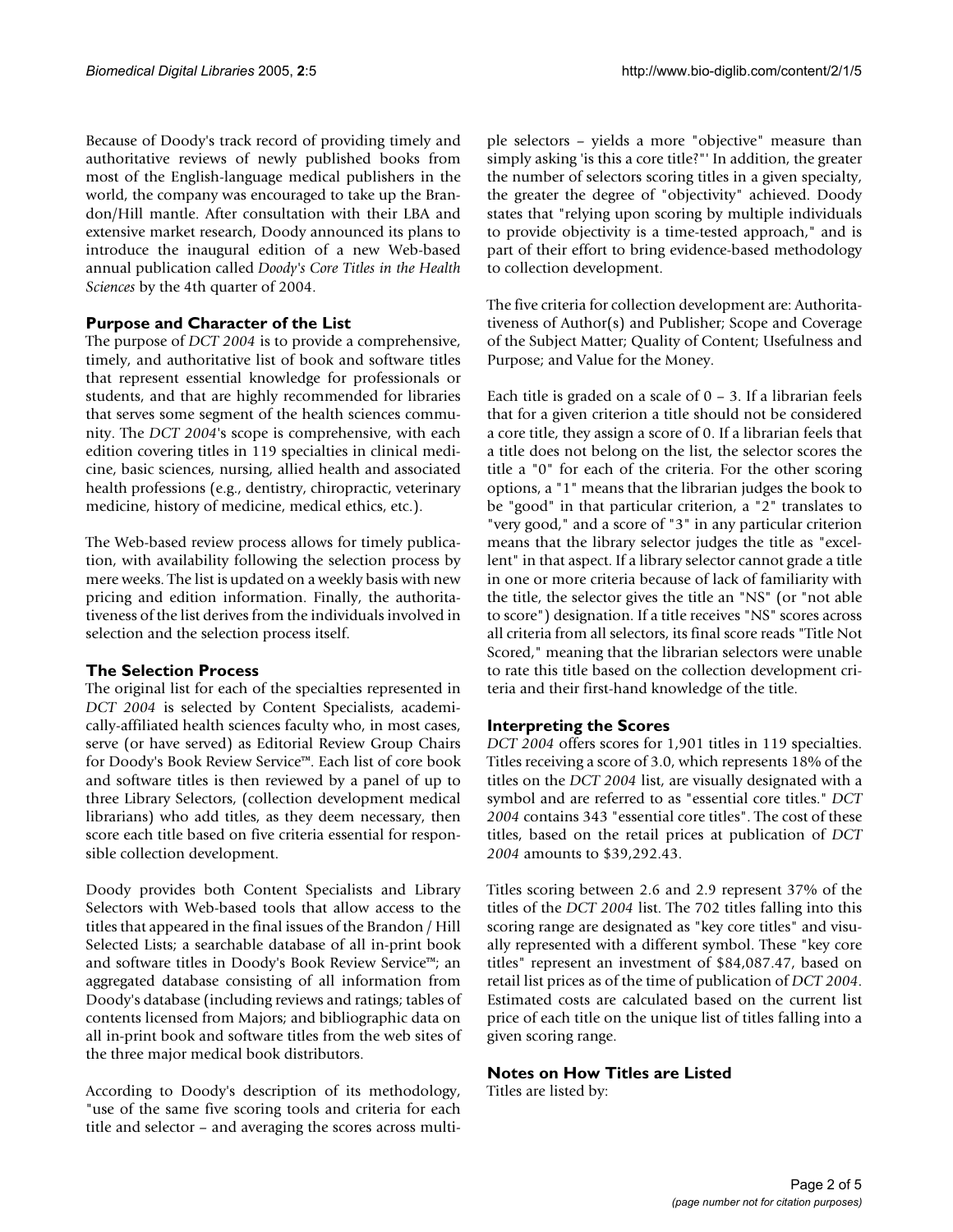Edition In nearly all cases, the latest edition is listed, provided it was available for review. In a few instances, the most recent edition is listed, though not yet available, or a link is provided. This irregularity is due to efforts to publish the inaugural edition in time to be of use for library collection budgets; it should disappear with the next edition of *DCT 2004*.

Volume or Cover Type The goal of the *DCT 2004* is to offer information about the single volume of a title that is offered in single and multivolume packages; about the hard cover version of a book offered in both hard and soft cover; and to give the most up-to-date retail pricing available.

Publisher Mergers and acquisitions have resulted in core titles changing publishers. Although the *DCT 2004* strives to list the publisher which currently owns the right to the title, the way titles are listed in the two databases that supplied the information for *DCT 2004* has made that difficult to do

Scoring A unique attribute of *DCT 2004* is the score assigned to each title. See the section above for a complete description of the process.

Display options:

When selecting titles, features include **View Mode** (condensed and expanded) and various **Sort By** selections: Author's Last Name, Title, Price, Score, and Copyright Year. Identifying icons are **Essential Core** and **Key Core** titles. Titles can be chosen and viewed in the following ways:

- List Overview and Analysis
- Titles By Specialty
- Unique Title List
- Printable List

# **Doody's DCT 2004 – Psychiatry, Pharmacy/ Pharmacology, & Nursing Theory**

To illustrate both the strengths and weaknesses of the *DCT 2004*, psychiatry from the clinical sciences; pharmacy for the associated health professions and pharmacology from the basic sciences; and nursing theory are used.

In terms of psychiatry, it is clear that most core titles are represented. These include (but are certainly not limited to):

American Psychiatric Association's *Diagnostic and Statistical Manual of Mental Disorders*: Text Revision, 4th Edition, 2000;

Davis's *Neuropsychopharmacology: The Fifth Generation of Progress: An Official Publication of the American College of Neuropsychopharmacology*, 5th Edition, 2002;

Janicak's *Principles and Practice of Psychopharmacotherapy*, 3rd Edition, 2001;

Sadock, Kaplan and Sadock's *Comprehensive Textbook of Psychiatry* – 2 Volume Set, 7th Edition, 2000

Schatzberg's *Manual of Clinical Psychopharmacology*, 4th Edition, 2003, and *The American Psychiatric Publishing Textbook of Psychopharmacology*, 3rd Edition, 2004;

Stahl's *Essential Psychopharmacology: Neuroscientific Basis and Practical Applications*, 2nd Edition, 2000; and

Yudofsky's *The American Psychiatric Publishing Textbook of Neuropsychiatry and Clinical Neurosciences*, 4th Edition, 2002.

In terms of pharmacy from the associated health sciences and pharmacology from the basic sciences, core titles listed include:

ASHP's *AHFS Drug Handbook*, 2nd Edition, 2003;

Allen's *Ansel's pharmaceutical dosage forms and drug delivery systems*, 8th ed., 2005;

*Avery's drug treatment : principles and practice of clinical pharmacology and therapeutics*, 3rd ed., 1987;

Cooper, *The Biochemical Basis of Neuropharmacology*, 8th Edition, 2003;

DiPiro's *Pharmacotherapy: A Pathophysiologic Approach*, 5th Edition, 2002; Evans's *Trease and Evans pharmacognosy*, 15th ed., 2002.

Gahart's *2005 Intravenous Medications: A Handbook for Nurses and Allied Health Professionals*, 2005;

Hardman's *Goodman & Gilman's the pharmacological basis of therapeutics*, 10th ed., 2001;

Katzung's *Basic and Clinical Pharmacology*, 9th Edition, 2004

Gennaro's *Remington's pharmaceutical sciences*, 20th ed.;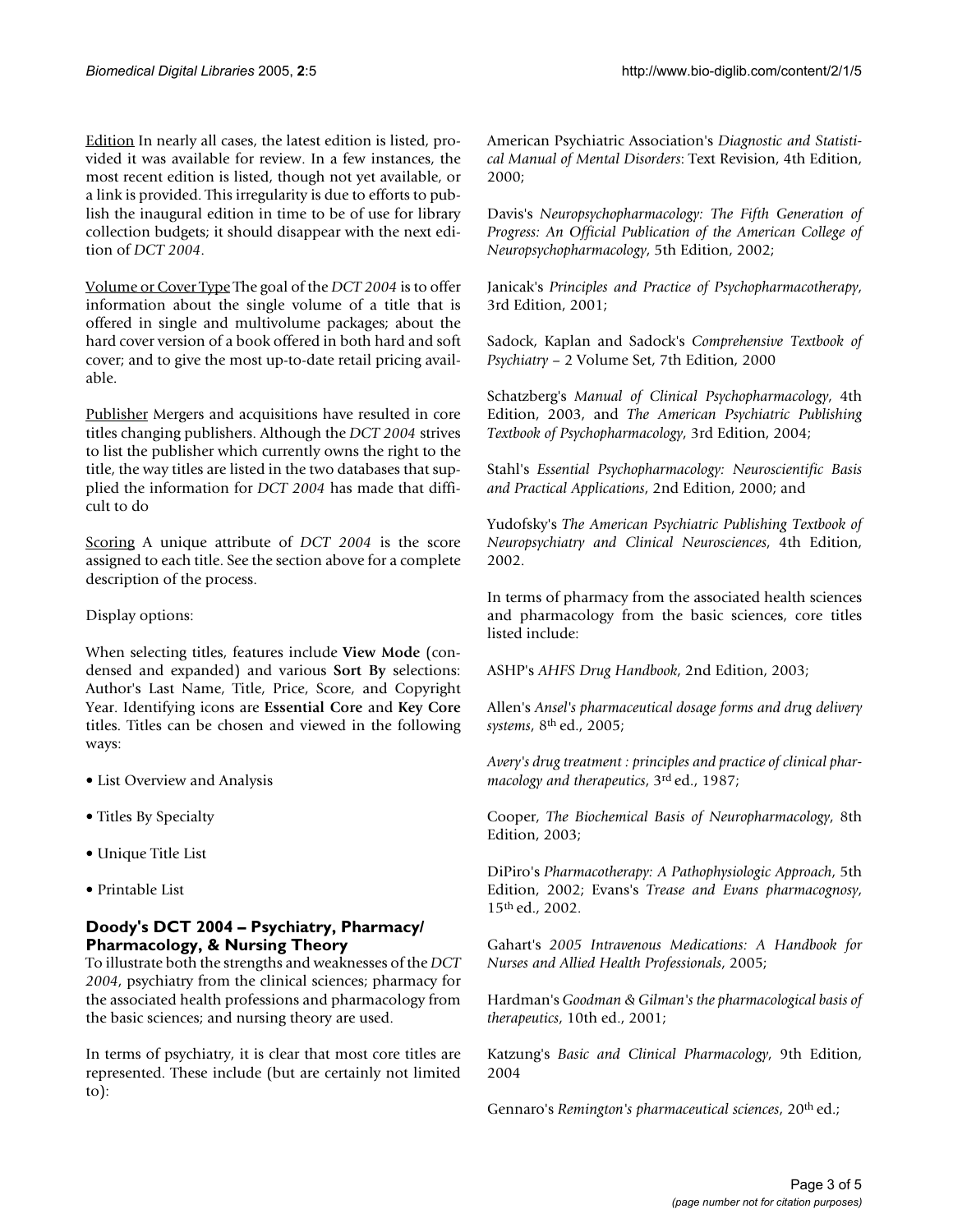Shargel's *Applied biopharmaceutics & pharmacokinetics*, 2005; and

Tietze's *Clinical Skills for Pharmacists: A Patient-Focused Approach*, 2nd ed., 2004.

It is clear that some fundamental texts are missing from the pharmacy/pharmacology lists. For example, Block, Wilson and Gisvold's *Textbook of Organic Medicinal and Pharmaceutical Chemistry*, 11th Edition, 2004; *Goldfrank's toxicologic emergencies*, 7th ed., 2002; and Koda-Kimble's *Applied therapeutics : the clinical use of drugs*, 8th ed. 2005.

With regard to nursing theory, many core titles are listed:

Anderson's *Community as Partner: Theory and Practice in Nursing*, 4th Edition, 2004;

Andrews's *Transcultural Concepts in Nursing Care*, 3rd Edition, 1999;

Cherry's *Contemporary Nursing: Issues, Trends and Management*, 2nd Edition, 2002;

Chinn's *Integrated Knowledge Development in Nursing*, 6th Edition, 2004;

Chitty's *Professional Nursing: Concepts and Challenges*, 4th edition, 2004;

Fawcett's *Relationship of Theory and Research*, 3rd edition, 1999;

Kim's *Nursing Theories: Conceptual and Philosophical Foundations*, 1999;

Orem's *Nursing: Concepts of Practice*, 6th Edition, 2001; and

Tomey's *Nursing Theorists and Their Work*, 5th Edition, 2002.

Missing, however, are: Fawcett's *Contemporary nursing knowledge :analysis and evaluation of nursing models and theories*, 2005; and some version of *Nightingale's Notes on Nursing*.

Thus, the strengths and weaknesses of Doody's *DCT 2004* are illustrated by an analysis of the selection and rating of items in the psychiatry, pharmacology, and pharmacy sections. In the three disciplines discussed above, the *DCT 2004* is more or less complete, but the rating system has too little variation (1–3) to measure meaningful differences between items. For instance, what is the true difference between mean scores of 2.5 and 2.6? or between 2.9

and 3.0? This overly restrictive range results in a system as necessarily idiosyncratic as the Brandon-Hill lists it *de facto* replaces. Take, for instance, the ratings of such foundational texts as the American Psychiatric Association's *Diagnostic and Statistical Manual of Mental Disorders* or Sadock, Kaplan and Sadock's *Comprehensive Textbook of Psychiatry*: the former is rated 3.0 and the latter 2.9. It is hard to understand how these classics are not rated the same. Not to put to fine a point on it, but if 3.0 is the highest rating of the most important psychiatric texts (the two Essential Core texts are each given a 3.0), while the mean score for Key Core titles is about 2.75, then is this mean difference between "Essential" and "Key" a distinction without a difference?

Restriction of range problem could result in spurious relationships or the attenuation of significant relationships; that is, a scale with restricted range is simply less sensitive to meaningful differences [3,4]. For example, when the titles are distributed by score, we see that 189 titles are scored at 2.9, 158 at 2.8, 206 at 2.7, and 183 and 2.6. It's difficult, if not impossible, to decipher how these numbers are representing quality differences. As with many poorly explained phenomena modeled as bell curves, most items fall into the upper middle quartile.

Moreover, the owners and designers of *DCT 2004* have a different interpretation of "objectivity" than what it commonly refers to, at least in terms of scale construction. For example, as mentioned earlier in the review, they state that "Relying upon scoring by multiple individuals to provide objectivity is a time-tested approach." In terms of psychometric test construction, this refers to reliability not to objectivity. Again from earlier in the review, "Use of the same five scoring tools and criteria for each title and selector – and averaging the scores across multiple selectors – yields a more objective measure than simply asking 'is this a core title."' This is typically a method to establish a scale's construct validity, not its objectivity. In fact, I think it's safe to say that objectivity is not considered a scale property.

Price seems to have little or no association with rating. The average cost of an Essential Core title is \$114.56 and \$119.78 for a Key Core title. The selection of key texts seems to be adequate, at least for the four disciplines discussed in this review. For nursing, Doody's *DCT 2004* is certainly not as comprehensive as the Brandon-Hill in Nursing (for example, the 2002 edition of the *Print Nursing Books and Journals 2002* contains 370 nursing books), but given its far more complex selection and elaborate rating systems, it may strive for comprehensiveness, but achieve selectivity. Perhaps, a way to resolve this seeming paradox is to acknowledge that while the *DCT 2004* is inclusively comprehensive by covering most of the health